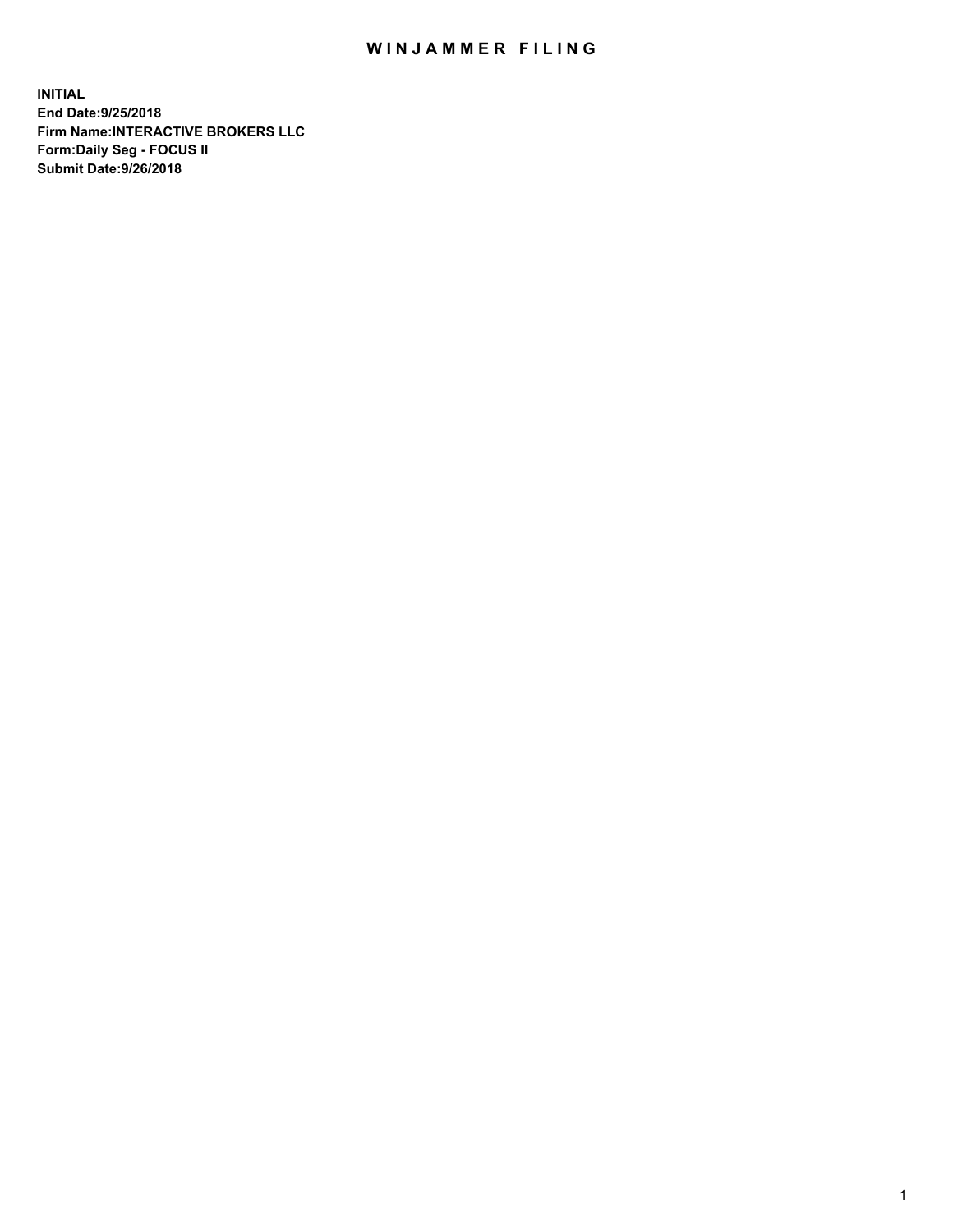**INITIAL End Date:9/25/2018 Firm Name:INTERACTIVE BROKERS LLC Form:Daily Seg - FOCUS II Submit Date:9/26/2018 Daily Segregation - Cover Page**

| Name of Company                                                                                                                                                                                                                                                                                                                | <b>INTERACTIVE BROKERS LLC</b>                                                   |
|--------------------------------------------------------------------------------------------------------------------------------------------------------------------------------------------------------------------------------------------------------------------------------------------------------------------------------|----------------------------------------------------------------------------------|
| <b>Contact Name</b>                                                                                                                                                                                                                                                                                                            | James Menicucci                                                                  |
| <b>Contact Phone Number</b>                                                                                                                                                                                                                                                                                                    | 203-618-8085                                                                     |
| <b>Contact Email Address</b>                                                                                                                                                                                                                                                                                                   | jmenicucci@interactivebrokers.c<br>om                                            |
| FCM's Customer Segregated Funds Residual Interest Target (choose one):<br>a. Minimum dollar amount: ; or<br>b. Minimum percentage of customer segregated funds required:% ; or<br>c. Dollar amount range between: and; or<br>d. Percentage range of customer segregated funds required between:% and%.                         | <u>0</u><br>$\overline{\mathbf{0}}$<br>155,000,000 245,000,000<br>0 <sub>0</sub> |
| FCM's Customer Secured Amount Funds Residual Interest Target (choose one):<br>a. Minimum dollar amount: ; or<br>b. Minimum percentage of customer secured funds required:% ; or<br>c. Dollar amount range between: and; or<br>d. Percentage range of customer secured funds required between:% and%.                           | <u>0</u><br>$\overline{\mathbf{0}}$<br>80,000,000 120,000,000<br>0 <sub>0</sub>  |
| FCM's Cleared Swaps Customer Collateral Residual Interest Target (choose one):<br>a. Minimum dollar amount: ; or<br>b. Minimum percentage of cleared swaps customer collateral required:% ; or<br>c. Dollar amount range between: and; or<br>d. Percentage range of cleared swaps customer collateral required between:% and%. | <u>0</u><br>$\underline{\mathbf{0}}$<br>0 <sub>0</sub><br>0 <sub>0</sub>         |

Attach supporting documents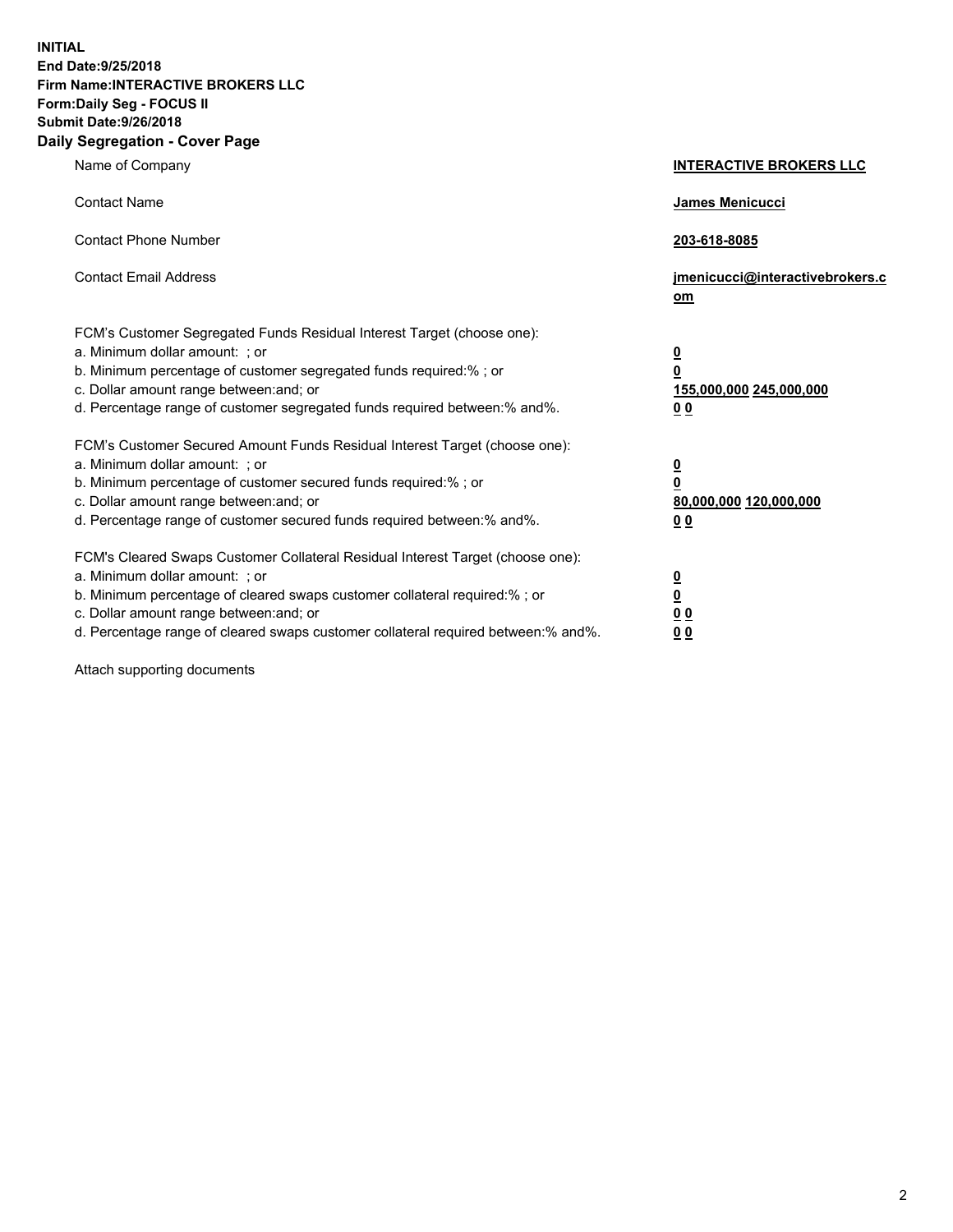## **INITIAL End Date:9/25/2018 Firm Name:INTERACTIVE BROKERS LLC Form:Daily Seg - FOCUS II Submit Date:9/26/2018 Daily Segregation - Secured Amounts**

|     | Daily Jegiegation - Jeculed Aniounts                                                                       |                                   |
|-----|------------------------------------------------------------------------------------------------------------|-----------------------------------|
|     | Foreign Futures and Foreign Options Secured Amounts                                                        |                                   |
|     | Amount required to be set aside pursuant to law, rule or regulation of a foreign                           | $0$ [7305]                        |
|     | government or a rule of a self-regulatory organization authorized thereunder                               |                                   |
| 1.  | Net ledger balance - Foreign Futures and Foreign Option Trading - All Customers                            |                                   |
|     | A. Cash                                                                                                    | 438,431,731 [7315]                |
|     | B. Securities (at market)                                                                                  | $0$ [7317]                        |
| 2.  | Net unrealized profit (loss) in open futures contracts traded on a foreign board of trade                  | 16,493,906 [7325]                 |
| 3.  | Exchange traded options                                                                                    |                                   |
|     | a. Market value of open option contracts purchased on a foreign board of trade                             | 257,630 [7335]                    |
|     | b. Market value of open contracts granted (sold) on a foreign board of trade                               | -65,494 [7337]                    |
| 4.  | Net equity (deficit) (add lines 1. 2. and 3.)                                                              | 455, 117, 773 [7345]              |
| 5.  | Account liquidating to a deficit and account with a debit balances - gross amount                          | 2,822 [7351]                      |
|     | Less: amount offset by customer owned securities                                                           | 0 [7352] 2,822 [7354]             |
| 6.  | Amount required to be set aside as the secured amount - Net Liquidating Equity                             | 455,120,595 [7355]                |
|     | Method (add lines 4 and 5)                                                                                 |                                   |
| 7.  | Greater of amount required to be set aside pursuant to foreign jurisdiction (above) or line                | 455,120,595 [7360]                |
|     | 6.                                                                                                         |                                   |
|     | FUNDS DEPOSITED IN SEPARATE REGULATION 30.7 ACCOUNTS                                                       |                                   |
| 1.  | Cash in banks                                                                                              |                                   |
|     | A. Banks located in the United States                                                                      | 80,526,509 [7500]                 |
|     | B. Other banks qualified under Regulation 30.7                                                             | 0 [7520] 80,526,509 [7530]        |
| 2.  | Securities                                                                                                 |                                   |
|     | A. In safekeeping with banks located in the United States                                                  | 397,605,730 [7540]                |
|     | B. In safekeeping with other banks qualified under Regulation 30.7                                         | 0 [7560] 397,605,730 [7570]       |
| 3.  | Equities with registered futures commission merchants                                                      |                                   |
|     | A. Cash                                                                                                    | $0$ [7580]                        |
|     | <b>B.</b> Securities                                                                                       | $0$ [7590]                        |
|     | C. Unrealized gain (loss) on open futures contracts                                                        | $0$ [7600]                        |
|     | D. Value of long option contracts                                                                          | $0$ [7610]                        |
|     | E. Value of short option contracts                                                                         | 0 [7615] 0 [7620]                 |
| 4.  | Amounts held by clearing organizations of foreign boards of trade                                          |                                   |
|     | A. Cash                                                                                                    | $0$ [7640]                        |
|     | <b>B.</b> Securities                                                                                       | $0$ [7650]                        |
|     | C. Amount due to (from) clearing organization - daily variation                                            | $0$ [7660]                        |
|     | D. Value of long option contracts                                                                          | $0$ [7670]                        |
|     | E. Value of short option contracts                                                                         | 0 [7675] 0 [7680]                 |
| 5.  | Amounts held by members of foreign boards of trade                                                         |                                   |
|     | A. Cash                                                                                                    | 89,074,311 [7700]                 |
|     | <b>B.</b> Securities                                                                                       | $0$ [7710]                        |
|     | C. Unrealized gain (loss) on open futures contracts                                                        | 12,132,636 [7720]                 |
|     | D. Value of long option contracts                                                                          | 257,630 [7730]                    |
|     | E. Value of short option contracts                                                                         | -65,494 [7735] 101,399,083 [7740] |
| 6.  | Amounts with other depositories designated by a foreign board of trade                                     | 0 [7760]                          |
| 7.  | Segregated funds on hand                                                                                   | $0$ [7765]                        |
| 8.  | Total funds in separate section 30.7 accounts                                                              | 579,531,322 [7770]                |
| 9.  | Excess (deficiency) Set Aside for Secured Amount (subtract line 7 Secured Statement<br>Page 1 from Line 8) | 124,410,727 [7380]                |
| 10. | Management Target Amount for Excess funds in separate section 30.7 accounts                                | 80,000,000 [7780]                 |
| 11. | Excess (deficiency) funds in separate 30.7 accounts over (under) Management Target                         | 44,410,727 [7785]                 |
|     |                                                                                                            |                                   |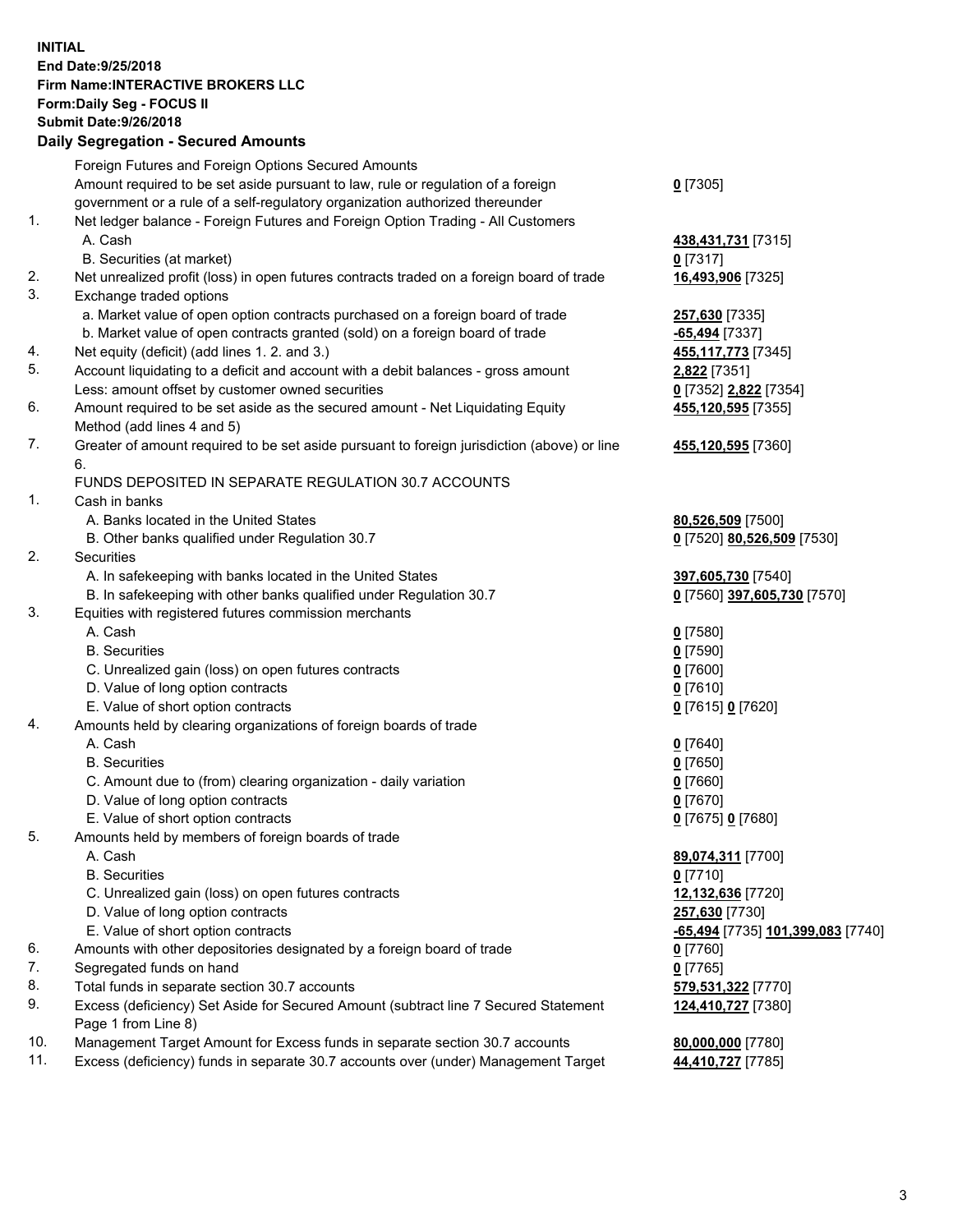**INITIAL End Date:9/25/2018 Firm Name:INTERACTIVE BROKERS LLC Form:Daily Seg - FOCUS II Submit Date:9/26/2018 Daily Segregation - Segregation Statement** SEGREGATION REQUIREMENTS(Section 4d(2) of the CEAct) 1. Net ledger balance A. Cash **3,963,966,484** [7010] B. Securities (at market) **0** [7020] 2. Net unrealized profit (loss) in open futures contracts traded on a contract market **7,335,752** [7030] 3. Exchange traded options A. Add market value of open option contracts purchased on a contract market **291,918,907** [7032] B. Deduct market value of open option contracts granted (sold) on a contract market **-321,174,700** [7033] 4. Net equity (deficit) (add lines 1, 2 and 3) **3,942,046,443** [7040] 5. Accounts liquidating to a deficit and accounts with debit balances - gross amount **162,172** [7045] Less: amount offset by customer securities **0** [7047] **162,172** [7050] 6. Amount required to be segregated (add lines 4 and 5) **3,942,208,615** [7060] FUNDS IN SEGREGATED ACCOUNTS 7. Deposited in segregated funds bank accounts A. Cash **596,622,316** [7070] B. Securities representing investments of customers' funds (at market) **2,386,061,095** [7080] C. Securities held for particular customers or option customers in lieu of cash (at market) **0** [7090] 8. Margins on deposit with derivatives clearing organizations of contract markets A. Cash **30,087,977** [7100] B. Securities representing investments of customers' funds (at market) **1,160,121,933** [7110] C. Securities held for particular customers or option customers in lieu of cash (at market) **0** [7120] 9. Net settlement from (to) derivatives clearing organizations of contract markets **299,987** [7130] 10. Exchange traded options A. Value of open long option contracts **291,889,207** [7132] B. Value of open short option contracts **-321,140,756** [7133] 11. Net equities with other FCMs A. Net liquidating equity **0** [7140] B. Securities representing investments of customers' funds (at market) **0** [7160] C. Securities held for particular customers or option customers in lieu of cash (at market) **0** [7170] 12. Segregated funds on hand **0** [7150] 13. Total amount in segregation (add lines 7 through 12) **4,143,941,759** [7180] 14. Excess (deficiency) funds in segregation (subtract line 6 from line 13) **201,733,144** [7190] 15. Management Target Amount for Excess funds in segregation **155,000,000** [7194] **46,733,144** [7198]

16. Excess (deficiency) funds in segregation over (under) Management Target Amount Excess